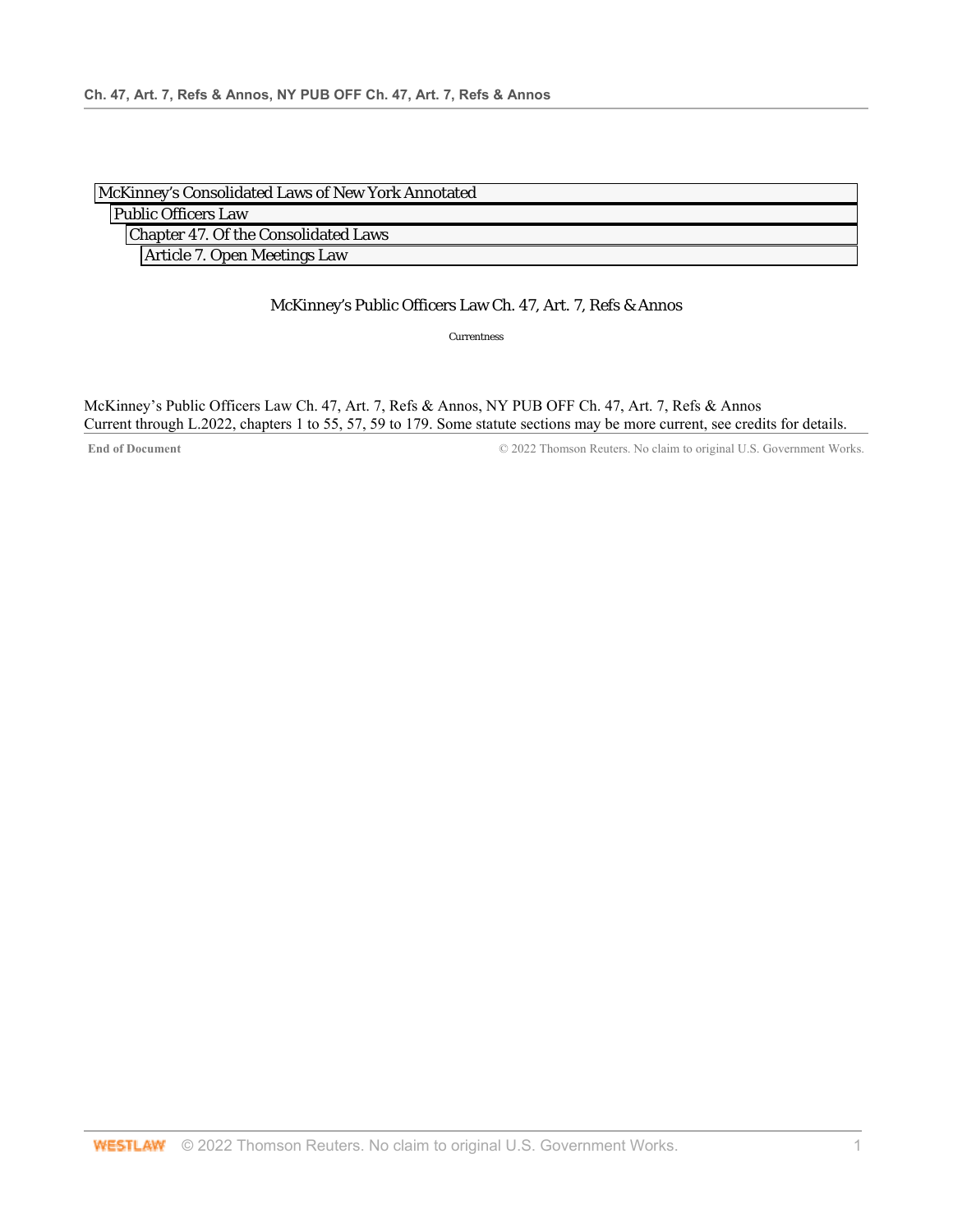| McKinney's Consolidated Laws of New York Annotated |  |
|----------------------------------------------------|--|
| Public Officers Law (Refs & Annos)                 |  |
| Chapter 47. Of the Consolidated Laws               |  |
| Article 7. Open Meetings Law (Refs & Annos)        |  |

## § 100. Legislative declaration

Currentness

It is essential to the maintenance of a democratic society that the public business be performed in an open and public manner and that the citizens of this state be fully aware of and able to observe the performance of public officials and attend and listen to the deliberations and decisions that go into the making of public policy. The people must be able to remain informed if they are to retain control over those who are their public servants. It is the only climate under which the commonweal will prosper and enable the governmental process to operate for the benefit of those who created it.

## **Credits**

(Formerly § 90, added L.1976, c. 511, § 1. Renumbered § 95, L.1977, c. 933, § 2. Renumbered § 100, L.1983, c. 652, § 1.)

Notes of Decisions (24)

McKinney's Public Officers Law § 100, NY PUB OFF § 100 Current through L.2022, chapters 1 to 55, 57, 59 to 179. Some statute sections may be more current, see credits for details.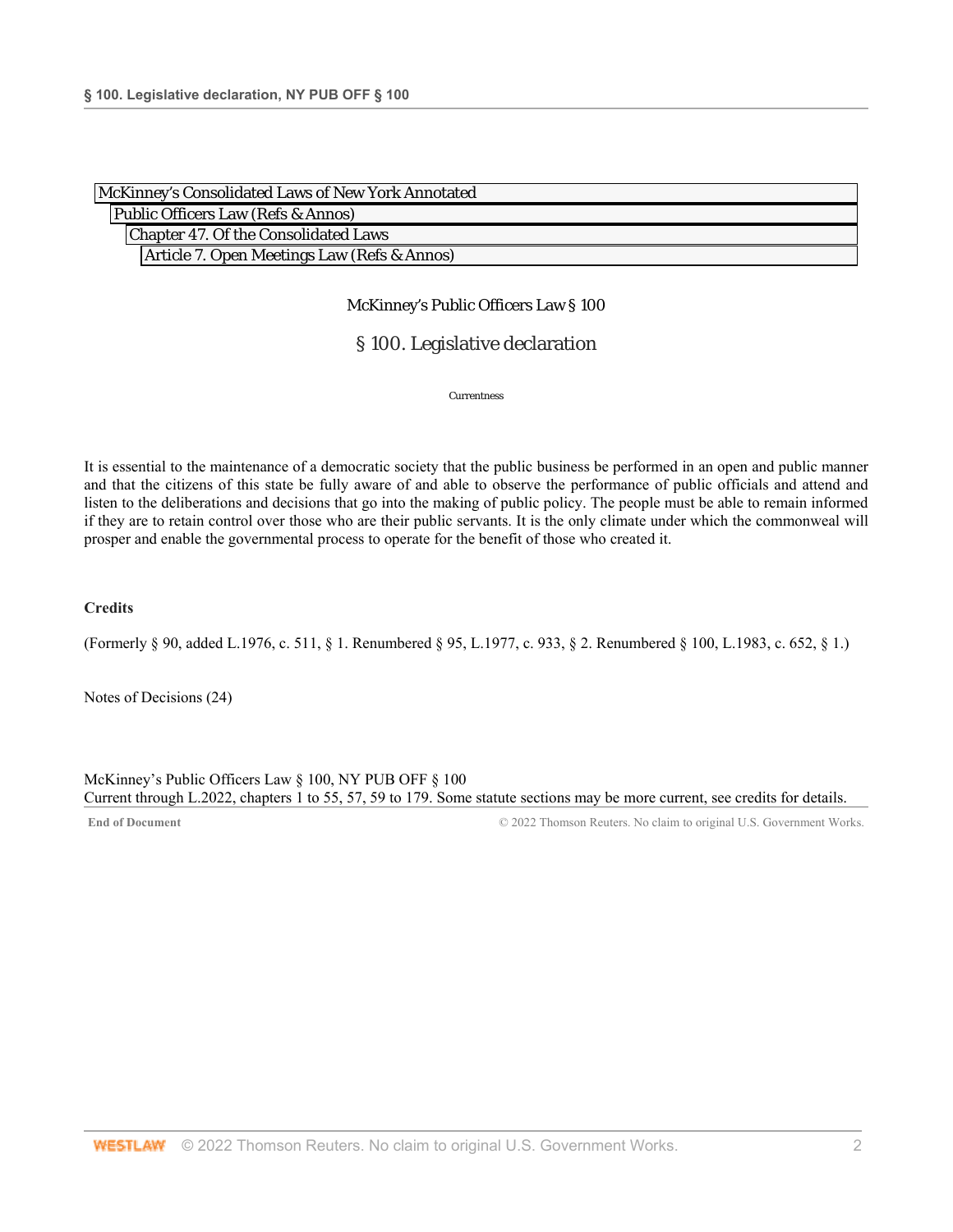| McKinney's Consolidated Laws of New York Annotated |
|----------------------------------------------------|
| Public Officers Law (Refs & Annos)                 |
| Chapter 47. Of the Consolidated Laws               |
| Article 7. Open Meetings Law (Refs & Annos)        |

# § 101. Short title

Currentness

This article shall be known and may be cited as "Open Meetings Law".

**Credits** 

(Formerly § 91, added L.1976, c. 511, § 1. Renumbered § 96, L.1977, c. 933, § 2. Renumbered § 101, L.1983, c. 652, § 1.)

McKinney's Public Officers Law § 101, NY PUB OFF § 101 Current through L.2022, chapters 1 to 55, 57, 59 to 179. Some statute sections may be more current, see credits for details.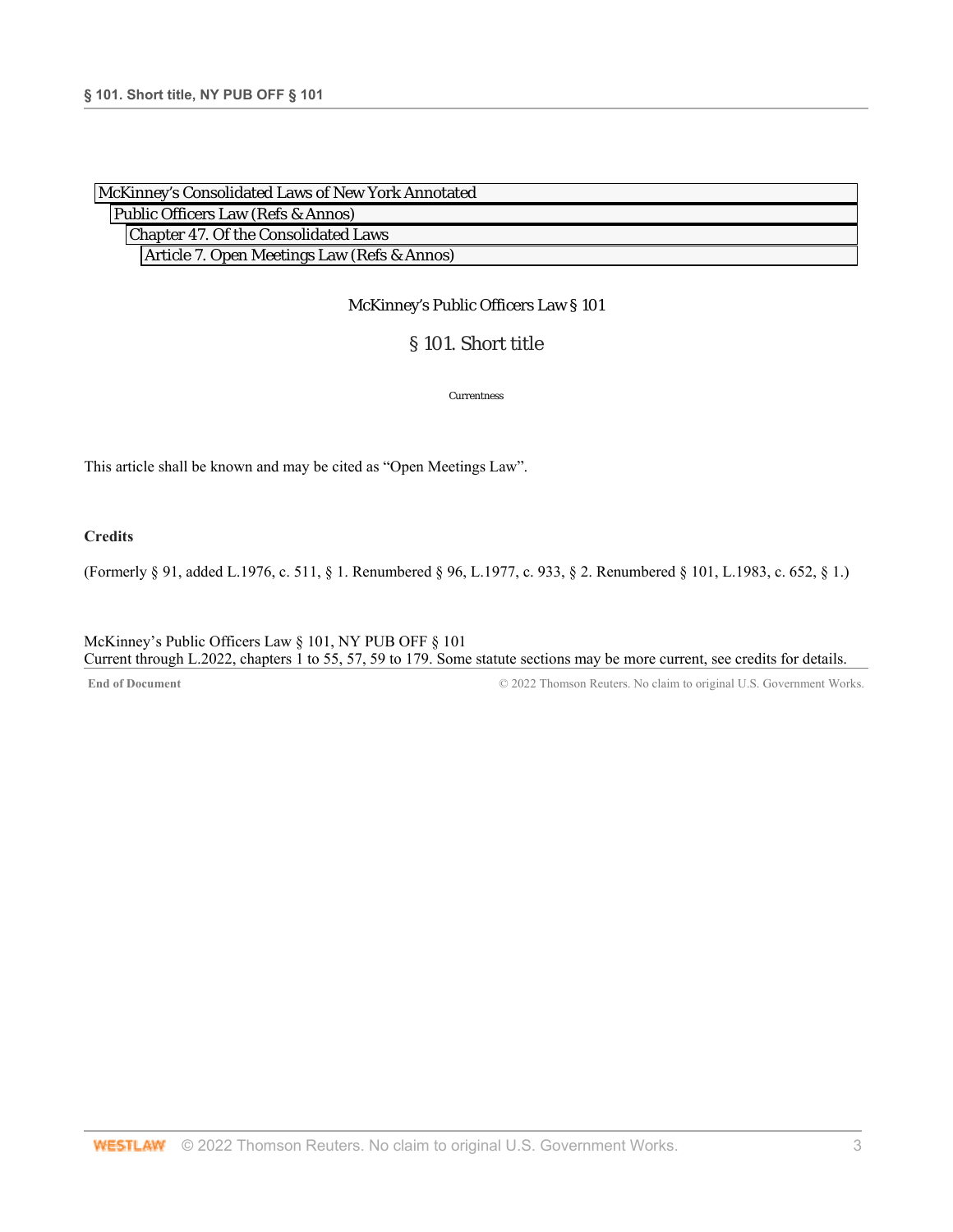| McKinney's Consolidated Laws of New York Annotated |
|----------------------------------------------------|
| Public Officers Law (Refs & Annos)                 |
| Chapter 47. Of the Consolidated Laws               |
| Article 7. Open Meetings Law (Refs & Annos)        |

## § 102. Definitions

#### Effective: December 21, 2021

Currentness

As used in this article:

1. "Meeting" means the official convening of a public body for the purpose of conducting public business, including the use of videoconferencing for attendance and participation by the members of the public body.

2. "Public body" means any entity, for which a quorum is required in order to conduct public business and which consists of two or more members, performing a governmental function for the state or for an agency or department thereof, or for a public corporation as defined in section sixty-six of the general construction law, or committee or subcommittee or other similar body consisting of members of such public body, or an entity created or appointed to perform a necessary function in the decision-making process for which a quorum is required in order to conduct public business and which consists of two or more members. A necessary function in the decision-making process shall not include the provision of recommendations or guidance which is purely advisory and which does not require further action by the state or agency or department thereof or public corporation as defined in section sixty-six of the general construction law.

3. "Executive session" means that portion of a meeting not open to the general public.

#### **Credits**

(Formerly § 92, added L.1976, c. 511, § 1. Renumbered § 97, L.1977, c. 933, § 2. Amended L.1979, c. 704, § 1. Renumbered § 102, L.1983, c. 652, § 1. Amended L.2000, c. 289, § 2, eff. Aug. 23, 2000; L.2021, c. 676, § 1, eff. Dec. 21, 2021; L.2022, c. 115, § 1, eff. Dec. 21, 2021.)

Notes of Decisions (97)

McKinney's Public Officers Law § 102, NY PUB OFF § 102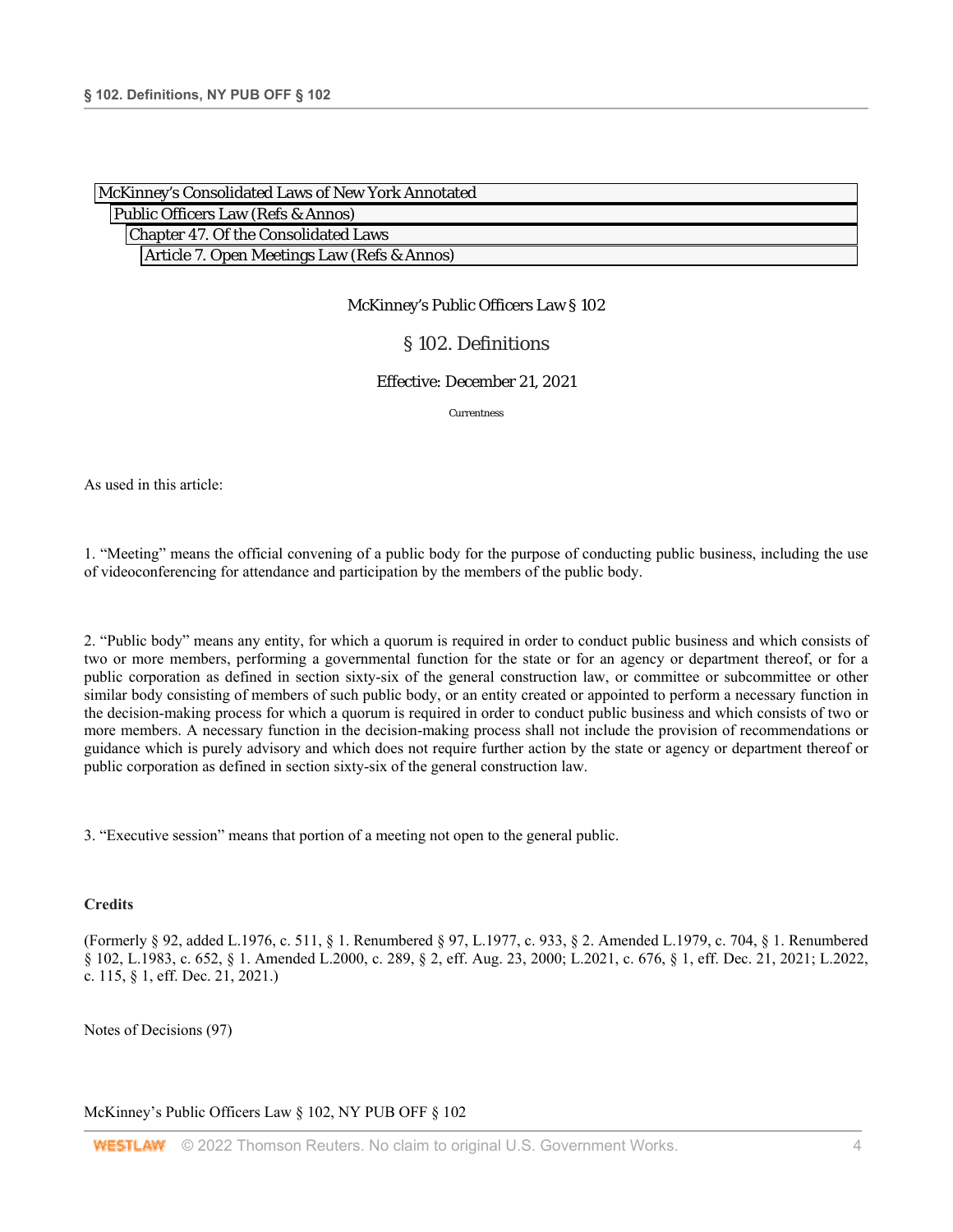## Current through L.2022, chapters 1 to 55, 57, 59 to 179. Some statute sections may be more current, see credits for details.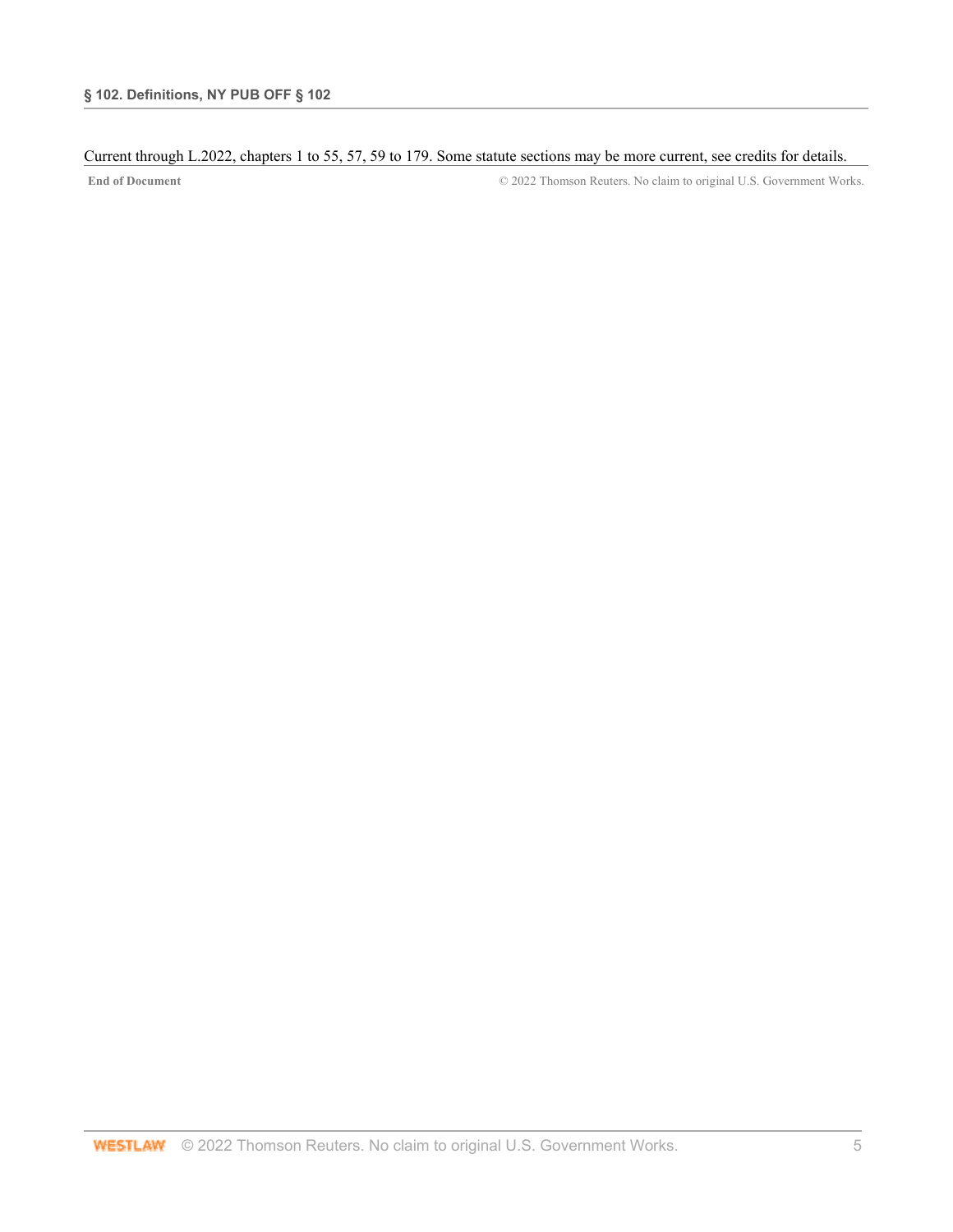| McKinney's Consolidated Laws of New York Annotated |
|----------------------------------------------------|
| Public Officers Law (Refs & Annos)                 |
| Chapter 47. Of the Consolidated Laws               |
| Article 7. Open Meetings Law (Refs & Annos)        |

## § 103. Open meetings and executive sessions

## Effective: April 9, 2022

Currentness

(a) Every meeting of a public body shall be open to the general public, except that an executive session of such body may be called and business transacted thereat in accordance with section ninety-five<sup>1</sup> of this article.

(b) Public bodies shall make or cause to be made all reasonable efforts to ensure that meetings are held in facilities that permit barrier-free physical access to the physically handicapped, as defined in subdivision five of section fifty of the public buildings law.

(c) [Eff. until July 1, 2024, pursuant to L.2022, c. 56, pt. WW, § 4. See, also, subd. (c) below.] A public body shall provide an opportunity for the public to attend, listen and observe meetings in at least one physical location at which a member participates.

(c) [Eff. July 1, 2024, pursuant to L.2022, c. 56, pt. WW, § 4. See, also, subd. (c) above.] A public body that uses videoconferencing to conduct its meetings shall provide an opportunity for the public to attend, listen and observe at any site at which a member participates.

(d) [As added by L.2010, c. 40. See, also, subd. (d) below.] Public bodies shall make or cause to be made all reasonable efforts to ensure that meetings are held in an appropriate facility which can adequately accommodate members of the public who wish to attend such meetings.

(d) [As added by L.2010, c. 43. See, also, subd. (d) above.] 1. Any meeting of a public body that is open to the public shall be open to being photographed, broadcast, webcast, or otherwise recorded and/or transmitted by audio or video means. As used herein the term "broadcast" shall also include the transmission of signals by cable.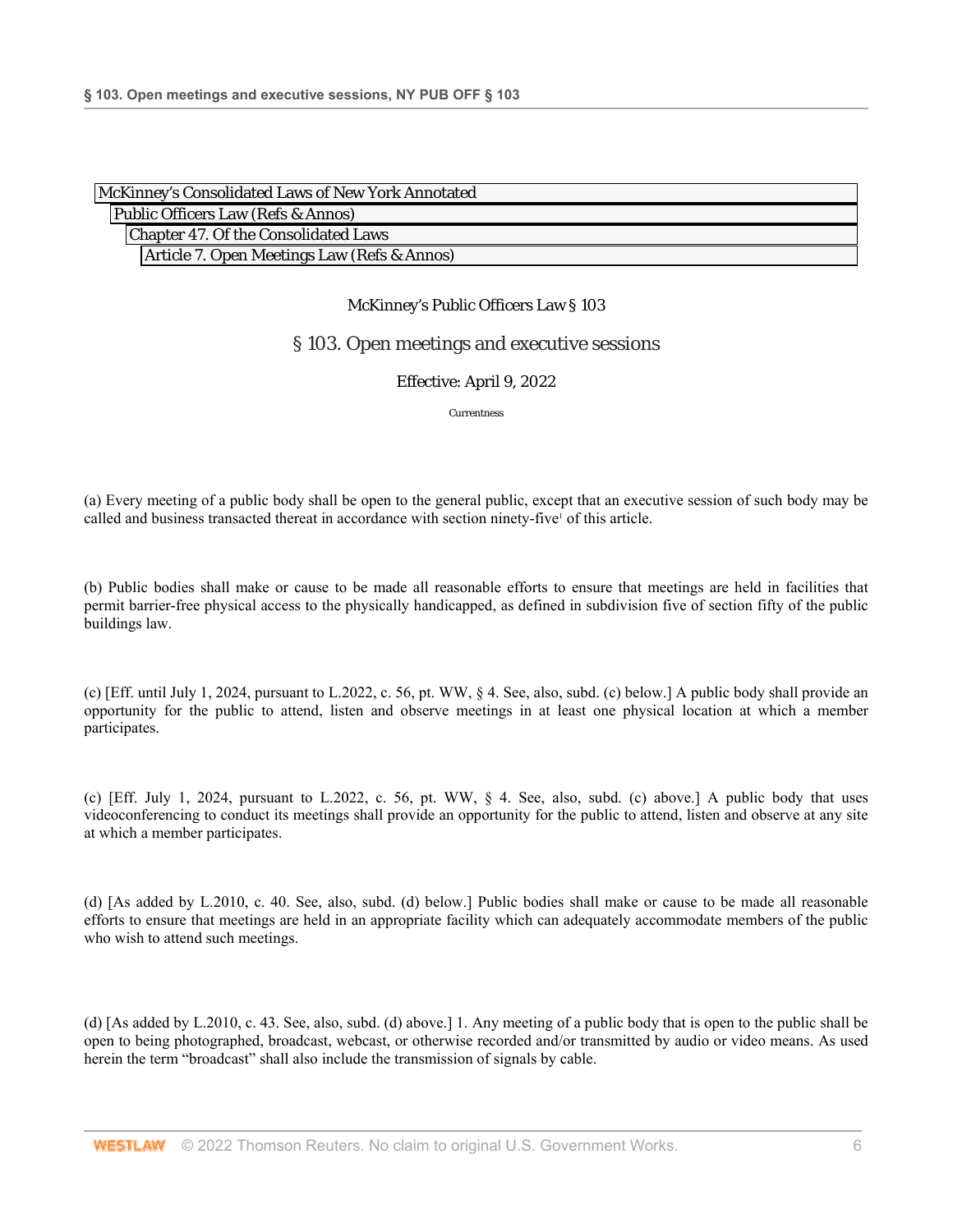2. A public body may adopt rules, consistent with recommendations from the committee on open government, reasonably governing the location of equipment and personnel used to photograph, broadcast, webcast, or otherwise record a meeting so as to conduct its proceedings in an orderly manner. Such rules shall be conspicuously posted during meetings and written copies shall be provided upon request to those in attendance.

(e) Agency records available to the public pursuant to article six of this chapter, as well as any proposed resolution, law, rule, regulation, policy or any amendment thereto, that is scheduled to be the subject of discussion by a public body during an open meeting shall be made available, upon request therefor, to the extent practicable at least twenty-four hours prior to the meeting during which the records will be discussed. Copies of such records may be made available for a reasonable fee, determined in the same manner as provided therefor in article six of this chapter. If the agency in which a public body functions maintains a regularly and routinely updated website and utilizes a high speed internet connection, such records shall be posted on the website to the extent practicable at least twenty-four hours prior to the meeting. An agency may, but shall not be required to, expend additional moneys to implement the provisions of this subdivision.

(f) Open meetings of an agency or authority shall be, to the extent practicable and within available funds, broadcast to the public and maintained as records of the agency or authority. If the agency or authority maintains a website and utilizes a high speed internet connection, such open meeting shall be, to the extent practicable and within available funds, streamed on such website in real-time, and posted on such website within and for a reasonable time after the meeting. For the purposes of this subdivision, the term "agency" shall mean only a state department, board, bureau, division, council or office and any public corporation the majority of whose members are appointed by the governor. For purposes of this subdivision, the term "authority" shall mean a public authority or public benefit corporation created by or existing under any state law, at least one of whose members is appointed by the governor (including any subsidiaries of such public authority or public benefit corporation), other than an interstate or international authority or public benefit corporation.

## **Credits**

(Formerly § 93, added L.1976, c. 511, § 1. Amended L.1977, c. 368, § 1. Renumbered § 98, L.1977, c. 933, § 2. Renumbered § 103, L.1983, c. 652, § 1. Amended L.2000, c. 289, § 3, eff. Aug. 23, 2000; L.2010, c. 40, § 1, eff. April 14, 2010; L.2010, c. 43, § 2, eff. April 1, 2011; L.2011, c. 603, § 1, eff. Feb. 2, 2012; L.2015, c. 519, § 1, eff. Jan. 10, 2016; L.2016, c. 319, § 1, eff. March 8, 2017; L.2021, c. 481, § 1, eff. Nov. 18, 2021; L.2022, c. 56, pt. WW, § 1, eff. April 9, 2022.)

Notes of Decisions (77)

## Footnotes

1

See Public Officers Law § 105.

McKinney's Public Officers Law § 103, NY PUB OFF § 103 Current through L.2022, chapters 1 to 55, 57, 59 to 179. Some statute sections may be more current, see credits for details.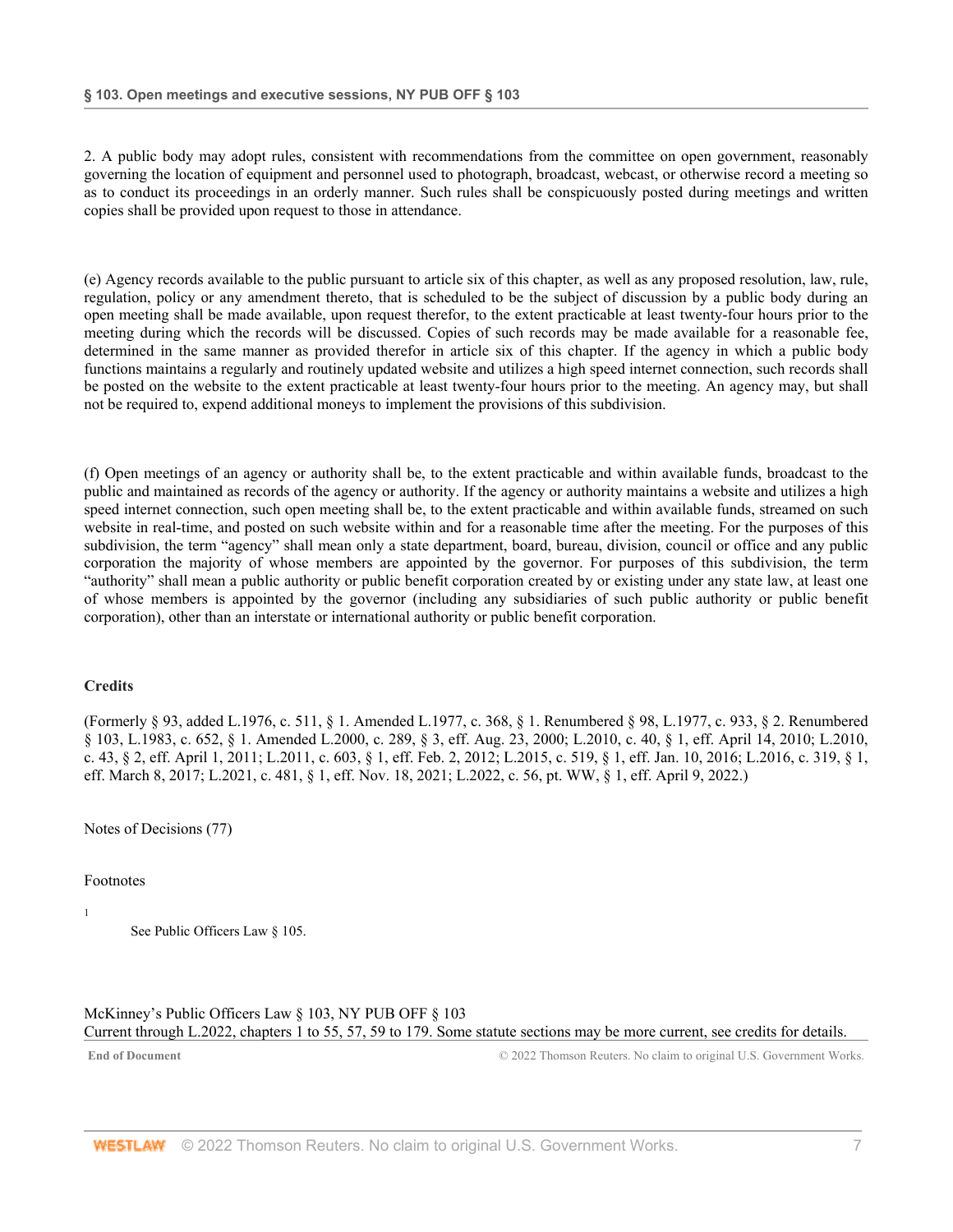| McKinney's Consolidated Laws of New York Annotated |
|----------------------------------------------------|
| Public Officers Law (Refs & Annos)                 |
| Chapter 47. Of the Consolidated Laws               |
| Article 7. Open Meetings Law (Refs & Annos)        |

## § 103-a. Videoconferencing by public bodies

## Effective: April 9, 2022

Currentness

 $\leq$ [Expires and deemed repealed July 1, 2024, pursuant to L.2022, c. 56, pt. WW, § 4.]>

1. For the purposes of this section, "local public body" shall mean a public corporation as defined in section sixty-six of the general construction law, a political subdivision as defined in section one hundred of the general municipal law or a committee or subcommittee or other similar body of such entity, or any entity for which a quorum is required in order to conduct public business and which consists of two or more members, performing a governmental function for an entity limited in the execution of its official functions to a portion only of the state, or a political subdivision of the state, or for an agency or department thereof. For the purposes of this section, a public body shall be as defined in subdivision two of section one hundred two of this article.

2. A public body may, in its discretion, use videoconferencing to conduct its meetings pursuant to the requirements of this article provided that a minimum number of members are present to fulfill the public body's quorum requirement in the same physical location or locations where the public can attend and the following criteria are met:

(a) the governing board of a county, city, town or village has adopted a local law, or a public body has adopted a resolution, or the senate and assembly have adopted a joint resolution, following a public hearing, authorizing the use of videoconferencing:

(i) for itself and its committees or subcommittees; or,

(ii) specifying that each committee or subcommittee may make its own determination;

(iii) provided however, each community board in a city with a population of one million or more shall make its own determination;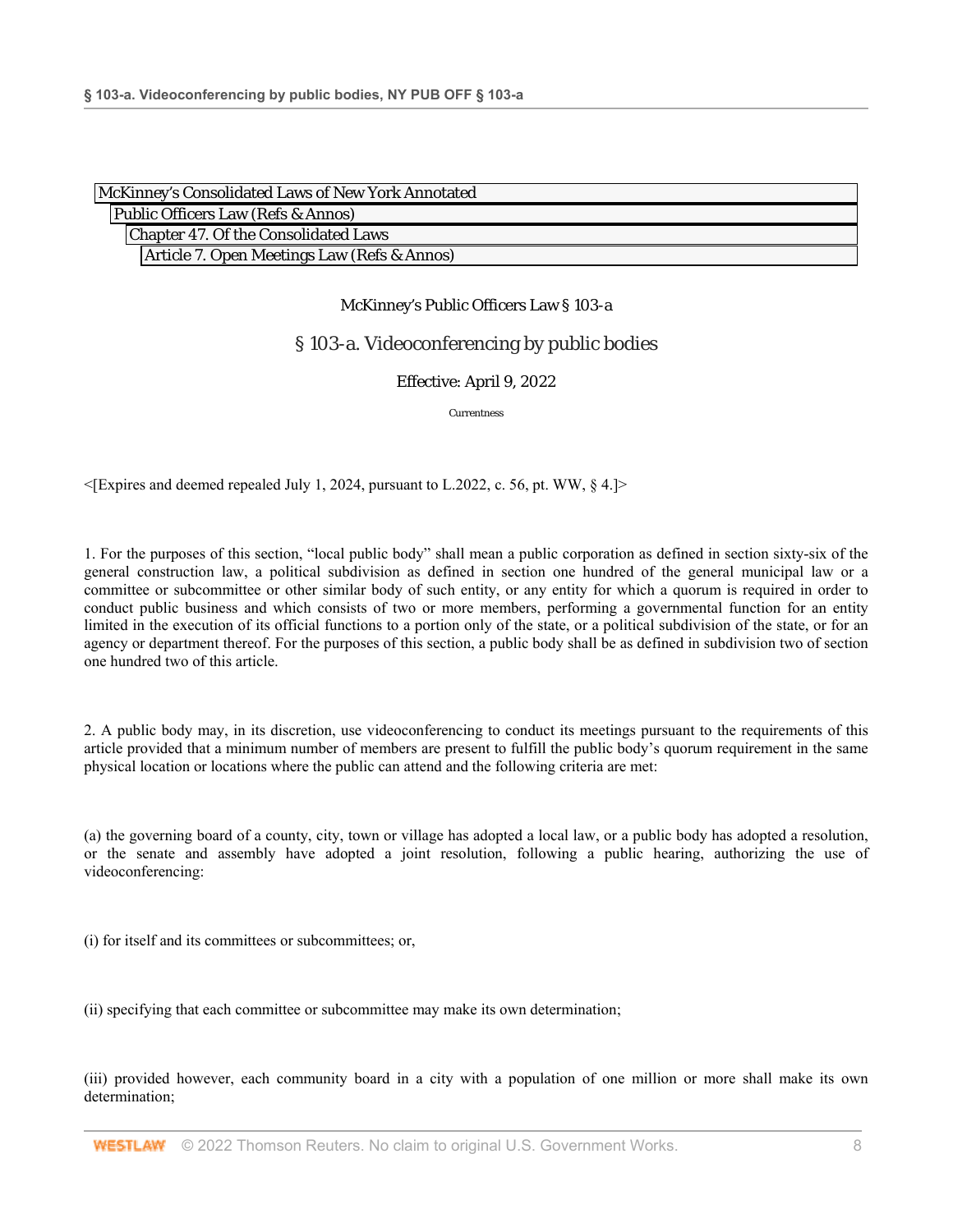(b) the public body has established written procedures governing member and public attendance consistent with this section, and such written procedures shall be conspicuously posted on the public website of the public body;

(c) members of the public body shall be physically present at any such meeting unless such member is unable to be physically present at any such meeting location due to extraordinary circumstances, as set forth in the resolution and written procedures adopted pursuant to paragraphs (a) and (b) of this subdivision, including disability, illness, caregiving responsibilities, or any other significant or unexpected factor or event which precludes the member's physical attendance at such meeting;

(d) except in the case of executive sessions conducted pursuant to section one hundred five of this article, the public body shall ensure that members of the public body can be heard, seen and identified, while the meeting is being conducted, including but not limited to any motions, proposals, resolutions, and any other matter formally discussed or voted upon;

(e) the minutes of the meetings involving videoconferencing shall include which, if any, members participated remotely and shall be available to the public pursuant to section one hundred six of this article;

(f) if videoconferencing is used to conduct a meeting, the public notice for the meeting shall inform the public that videoconferencing will be used, where the public can view and/or participate in such meeting, where required documents and records will be posted or available, and identify the physical location for the meeting where the public can attend;

(g) the public body shall provide that each meeting conducted using videoconferencing shall be recorded and such recordings posted or linked on the public website of the public body within five business days following the meeting, and shall remain so available for a minimum of five years thereafter. Such recordings shall be transcribed upon request;

(h) if videoconferencing is used to conduct a meeting, the public body shall provide the opportunity for members of the public to view such meeting via video, and to participate in proceedings via videoconference in real time where public comment or participation is authorized and shall ensure that videoconferencing authorizes the same public participation or testimony as in person participation or testimony; and

(i) a local public body electing to utilize videoconferencing to conduct its meetings must maintain an official website.

3. The in person participation requirements of paragraph (c) of subdivision two of this section shall not apply during a state disaster emergency declared by the governor pursuant to section twenty-eight of the executive law, or a local state of emergency proclaimed by the chief executive of a county, city, village or town pursuant to section twenty-four of the executive law, if the public body determines that the circumstances necessitating the emergency declaration would affect or impair the ability of the public body to hold an in person meeting.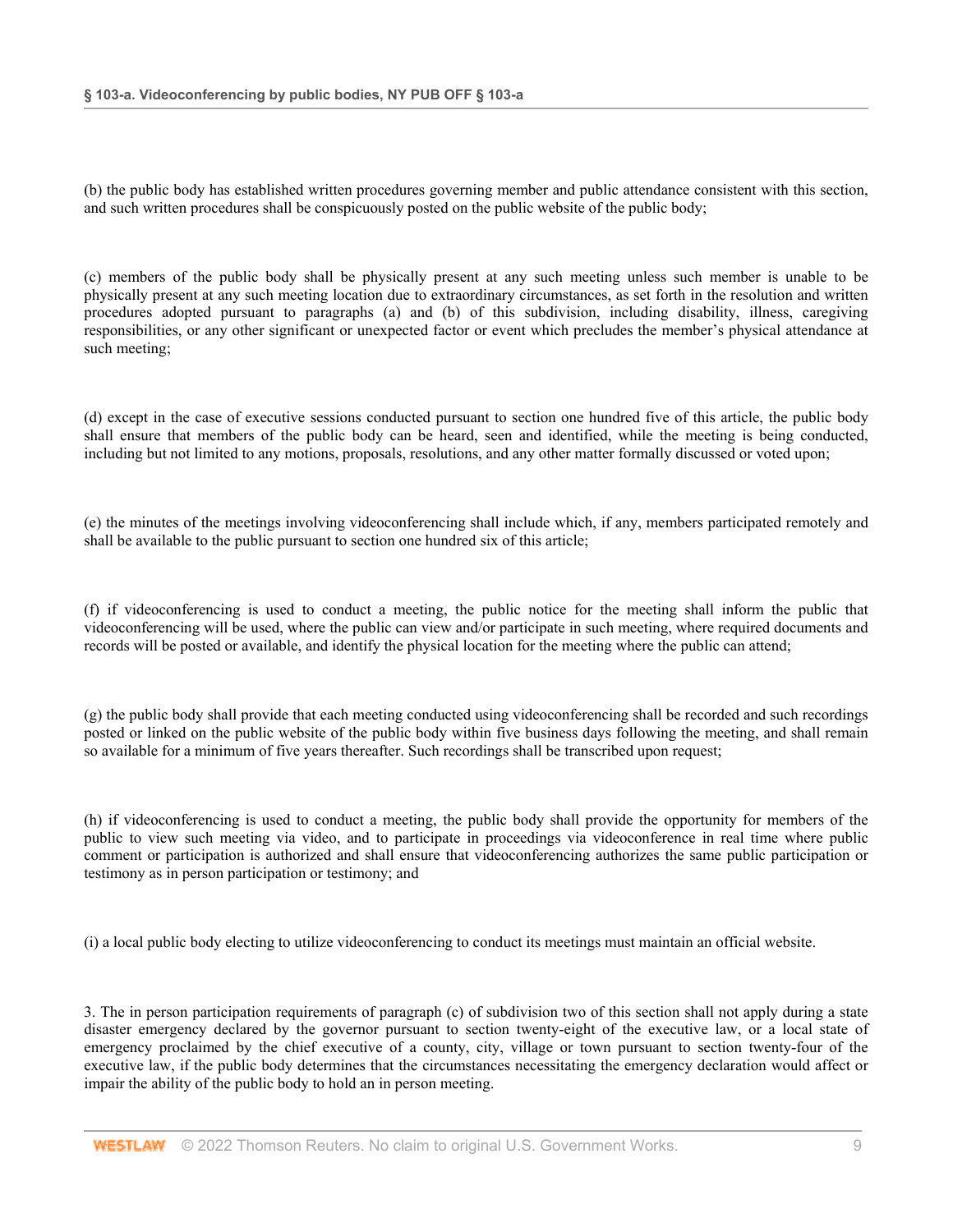4. No later than January first, two thousand twenty-four, the committee on open government, created by paragraph (a) of subdivision one of section eighty-nine of this chapter, shall issue a report to the governor, the temporary president of the senate, the speaker of the assembly, the chair of the senate standing committee on local government, the chair of the senate standing committee on investigations and government operations, the chair of the assembly standing committee on local governments, and the chair of the assembly standing committee on governmental operations concerning the application and implementation of such law and any further recommendations governing the use of videoconferencing by public bodies to conduct meetings pursuant to this section.

5. Open meetings of any public body that are broadcast or that use videoconferencing shall utilize technology to permit access by members of the public with disabilities consistent with the 1990 Americans with Disabilities Act (ADA), as amended, and corresponding guidelines. For the purposes of this section, "disability" shall have the meaning defined in section two hundred ninety-two of the executive law.

**Credits** 

(Added L.2022, c. 56, pt. WW, § 2, eff. April 9, 2022.)

McKinney's Public Officers Law § 103-a, NY PUB OFF § 103-a Current through L.2022, chapters 1 to 55, 57, 59 to 179. Some statute sections may be more current, see credits for details.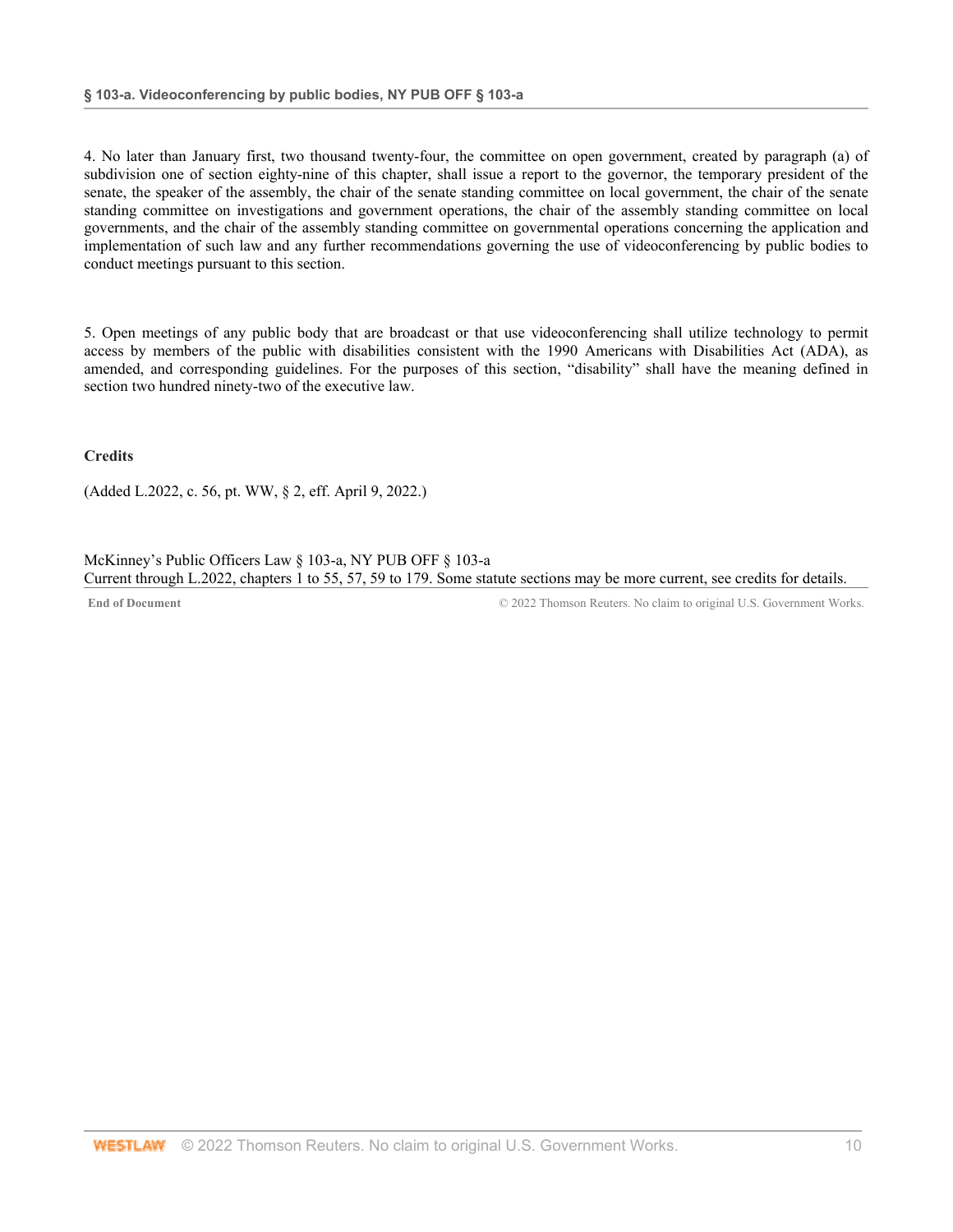| McKinney's Consolidated Laws of New York Annotated |  |
|----------------------------------------------------|--|
| Public Officers Law (Refs & Annos)                 |  |
| Chapter 47. Of the Consolidated Laws               |  |
| Article 7. Open Meetings Law (Refs & Annos)        |  |

## § 104. Public notice

#### Effective: September 9, 2016

Currentness

1. Public notice of the time and place of a meeting scheduled at least one week prior thereto shall be given or electronically transmitted to the news media and shall be conspicuously posted in one or more designated public locations at least seventy-two hours before such meeting.

2. Public notice of the time and place of every other meeting shall be given or electronically transmitted, to the extent practicable, to the news media and shall be conspicuously posted in one or more designated public locations at a reasonable time prior thereto.

3. The public notice provided for by this section shall not be construed to require publication as a legal notice.

4. If videoconferencing is used to conduct a meeting, the public notice for the meeting shall inform the public that videoconferencing will be used, identify the locations for the meeting, and state that the public has the right to attend the meeting at any of the locations.

5. If a meeting will be streamed live over the internet, the public notice for the meeting shall inform the public of the internet address of the website streaming such meeting.

6. When a public body has the ability to do so, notice of the time and place of a meeting given in accordance with subdivision one or two of this section, shall also be conspicuously posted on the public body's internet website.

#### **Credits**

(Formerly § 94, added L.1976, c. 511, § 1. Renumbered § 99, L.1977, c. 933, § 2. Amended L.1979, c. 704, § 2. Renumbered § 104, L.1983, c. 652, § 1. Amended L.2000, c. 289, § 4, eff. Aug. 23, 2000; L.2009, c. 26, § 1, eff. May 12, 2009; L.2016, c.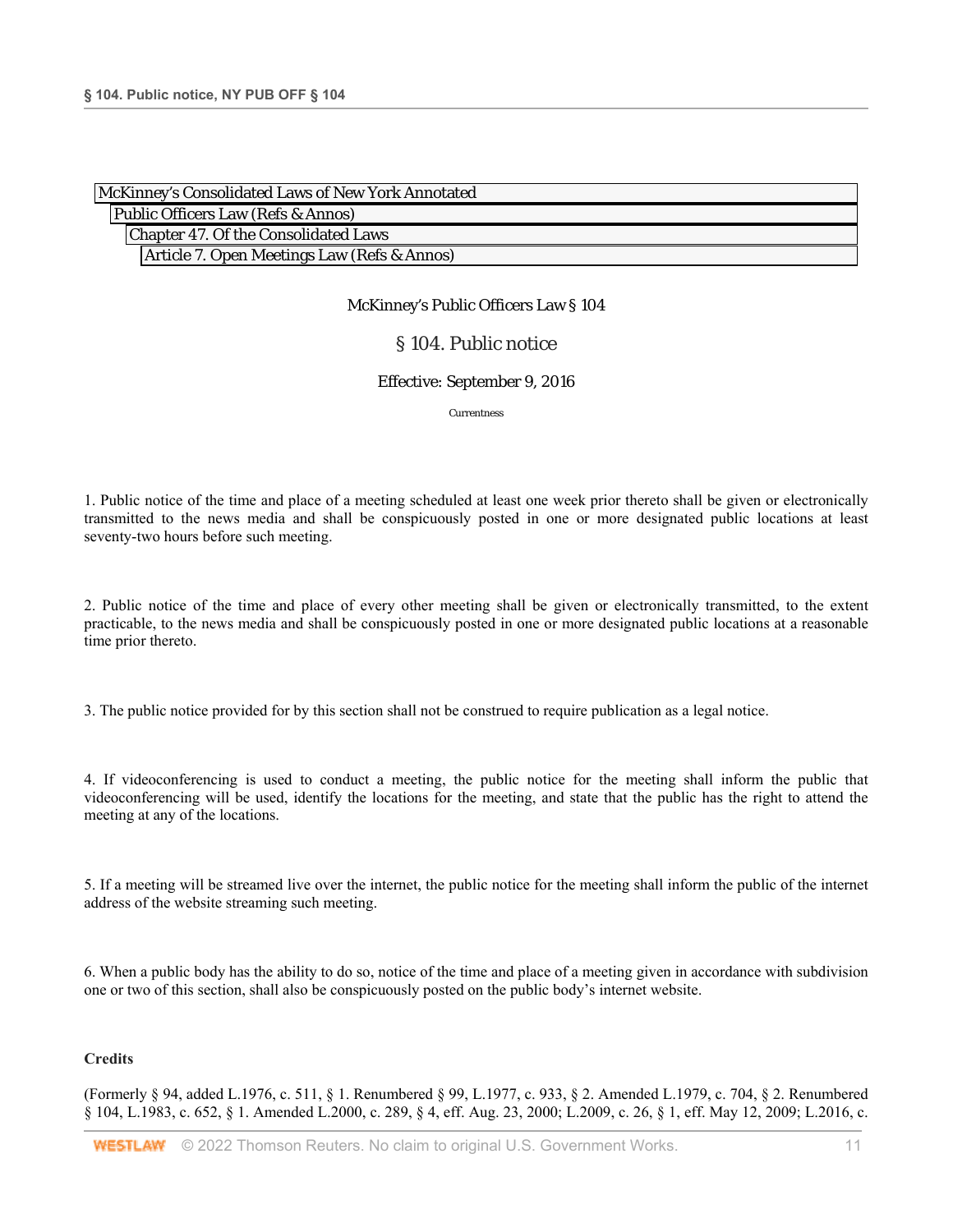302, § 1, eff. Sept. 9, 2016.)

Notes of Decisions (29)

## McKinney's Public Officers Law § 104, NY PUB OFF § 104 Current through L.2022, chapters 1 to 55, 57, 59 to 179. Some statute sections may be more current, see credits for details.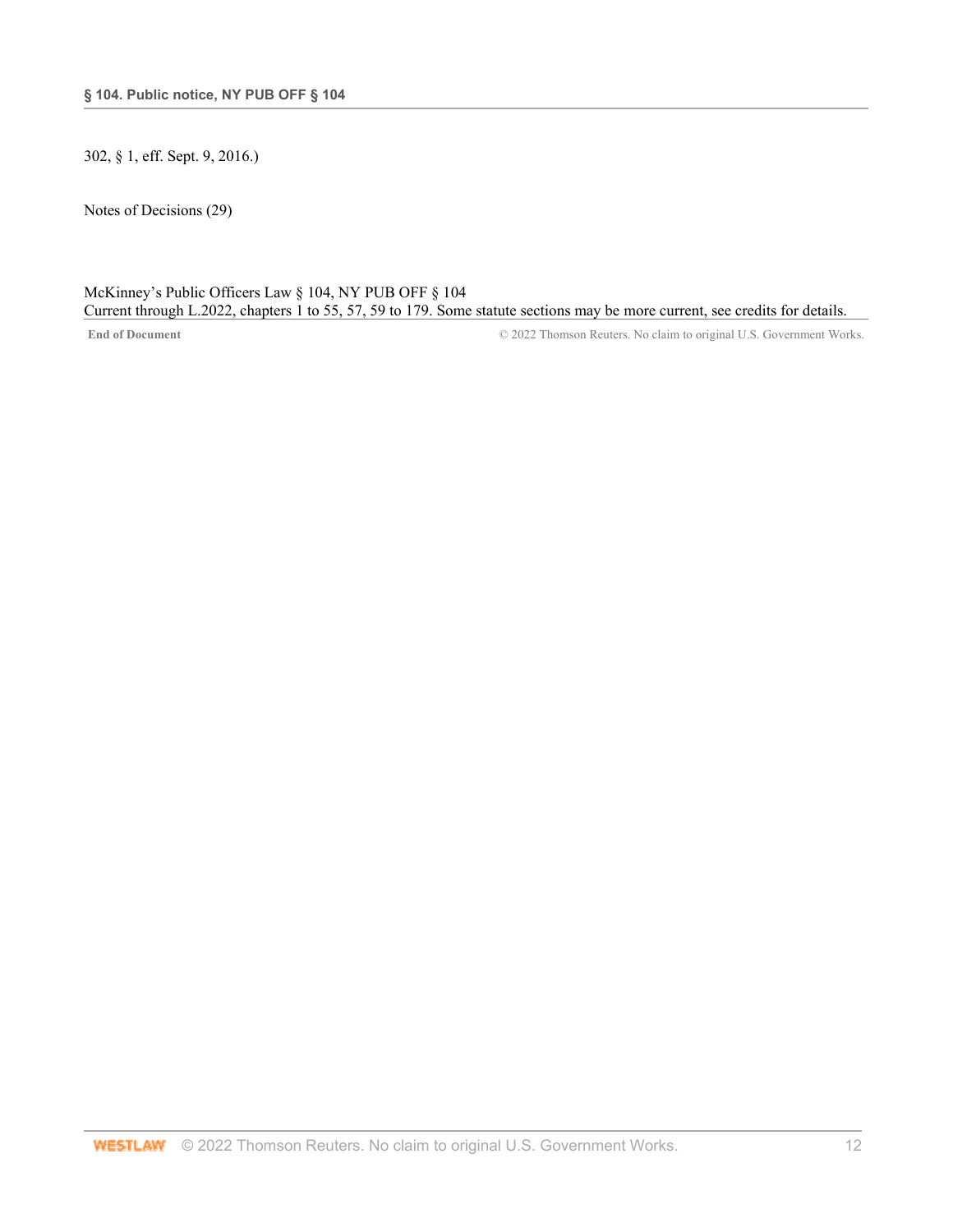| McKinney's Consolidated Laws of New York Annotated |
|----------------------------------------------------|
| Public Officers Law (Refs & Annos)                 |
| Chapter 47. Of the Consolidated Laws               |
| Article 7. Open Meetings Law (Refs & Annos)        |

# § 105. Conduct of executive sessions

Currentness

1. Upon a majority vote of its total membership, taken in an open meeting pursuant to a motion identifying the general area or areas of the subject or subjects to be considered, a public body may conduct an executive session for the below enumerated purposes only, provided, however, that no action by formal vote shall be taken to appropriate public moneys:

a. matters which will imperil the public safety if disclosed;

b. any matter which may disclose the identity of a law enforcement agent or informer;

c. information relating to current or future investigation or prosecution of a criminal offense which would imperil effective law enforcement if disclosed;

d. discussions regarding proposed, pending or current litigation;

e. collective negotiations pursuant to article fourteen of the civil service law;

f. the medical, financial, credit or employment history of a particular person or corporation, or matters leading to the appointment, employment, promotion, demotion, discipline, suspension, dismissal or removal of a particular person or corporation;

g. the preparation, grading or administration of examinations; and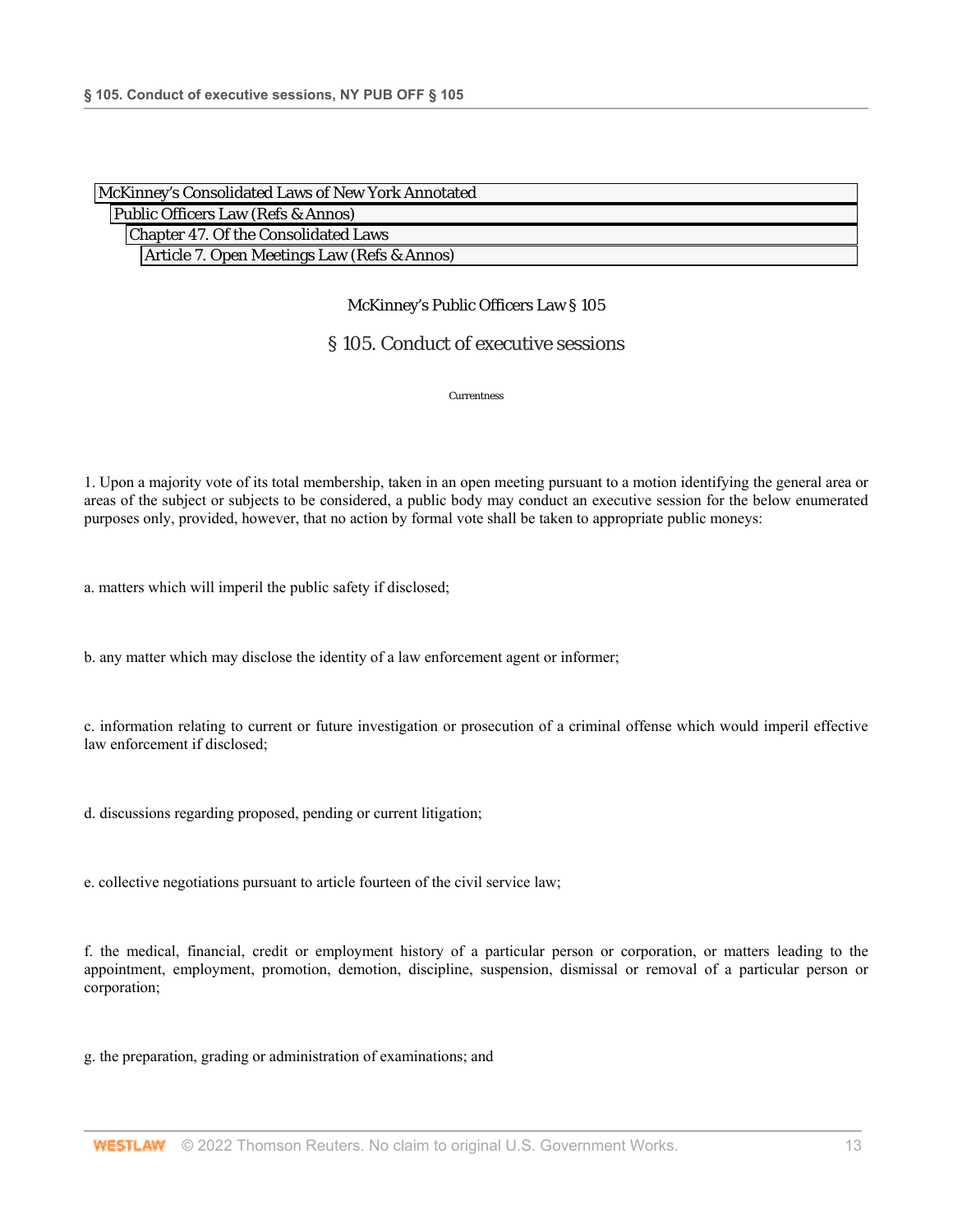h. the proposed acquisition, sale or lease of real property or the proposed acquisition of securities, or sale or exchange of securities held by such public body, but only when publicity would substantially affect the value thereof.

2. Attendance at an executive session shall be permitted to any member of the public body and any other persons authorized by the public body.

## **Credits**

(Formerly § 95, added L.1976, c. 511, § 1. Renumbered § 100, L.1977, c. 933, § 2. Amended L.1979, c. 704, § 3. Renumbered § 105, L.1983, c. 652, § 1.)

Notes of Decisions (69)

McKinney's Public Officers Law § 105, NY PUB OFF § 105 Current through L.2022, chapters 1 to 55, 57, 59 to 179. Some statute sections may be more current, see credits for details.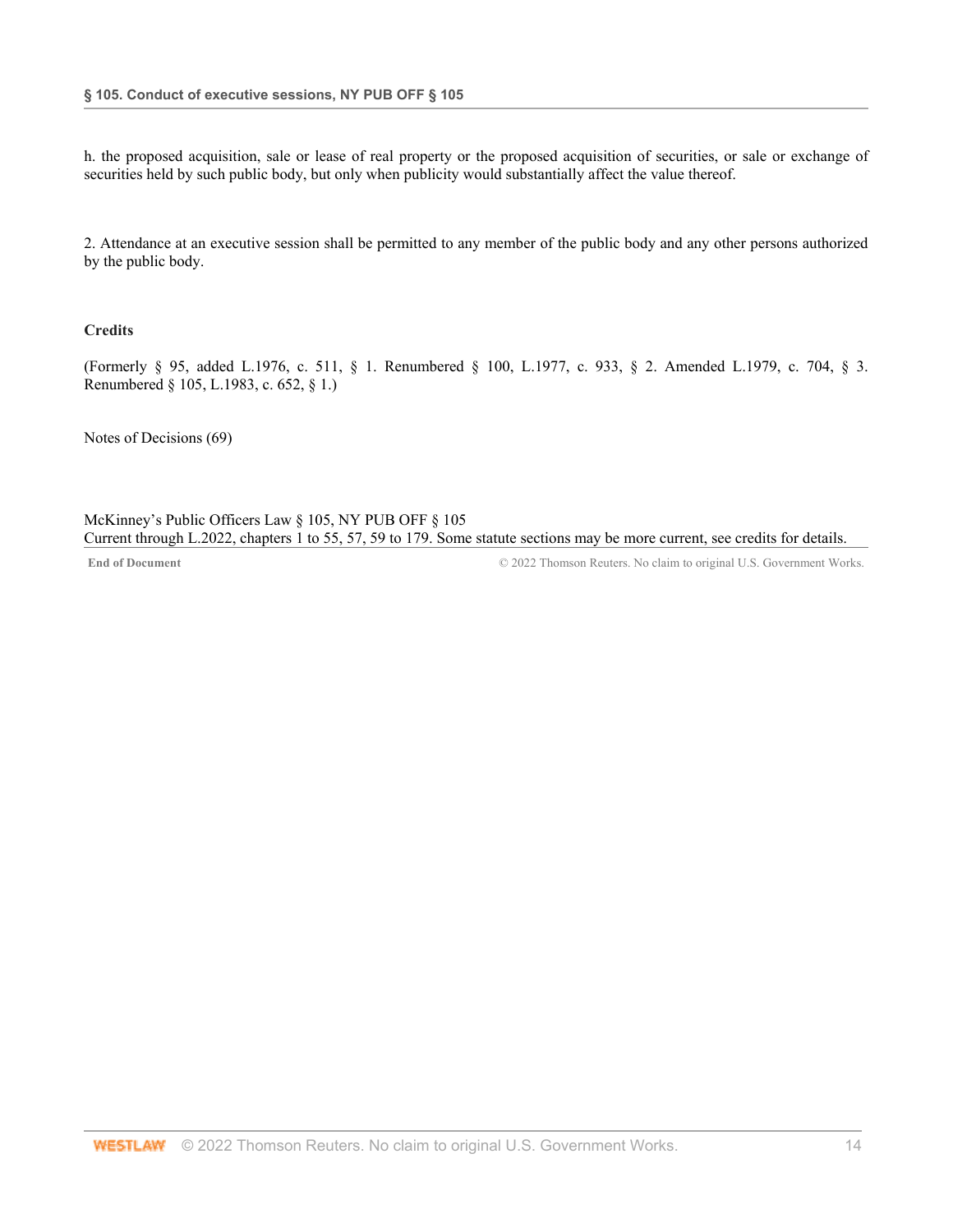| McKinney's Consolidated Laws of New York Annotated |  |
|----------------------------------------------------|--|
| Public Officers Law (Refs & Annos)                 |  |
| Chapter 47. Of the Consolidated Laws               |  |
| Article 7. Open Meetings Law (Refs & Annos)        |  |

## § 106. Minutes

#### Effective: November 8, 2021

Currentness

1. Minutes shall be taken at all open meetings of a public body which shall consist of a record or summary of all motions, proposals, resolutions and any other matter formally voted upon and the vote thereon.

2. Minutes shall be taken at executive sessions of any action that is taken by formal vote which shall consist of a record or summary of the final determination of such action, and the date and vote thereon; provided, however, that such summary need not include any matter which is not required to be made public by the freedom of information law is added by article six of this chapter.

3. Minutes of meetings of all public bodies shall be available to the public in accordance with the provisions of the freedom of information law within two weeks from the date of such meeting except that minutes taken pursuant to subdivision two of this section shall be available to the public within one week from the date of the executive session. If the agency in which a public body functions maintains a regularly and routinely updated website and utilizes a high speed internet connection, such minutes shall be posted on the website within two weeks from the date of such meeting except that minutes taken pursuant to subdivision two of this section shall be available to the public within one week from the date of the executive session. For purposes of this subdivision unabridged video recordings or unabridged audio recordings or unabridged written transcripts may be deemed to be meeting minutes. Nothing in this section shall require the creation of minutes if the public body would not otherwise take them.

#### **Credits**

(Formerly § 96, added L.1976, c. 511, § 1. Renumbered § 101, L.1977, c. 933, § 2. Amended L.1979, c. 704, § 4. Renumbered § 106, L.1983, c. 652, § 1. Amended L.2021, c. 587, § 1, eff. Nov. 8, 2021.)

Notes of Decisions (17)

McKinney's Public Officers Law § 106, NY PUB OFF § 106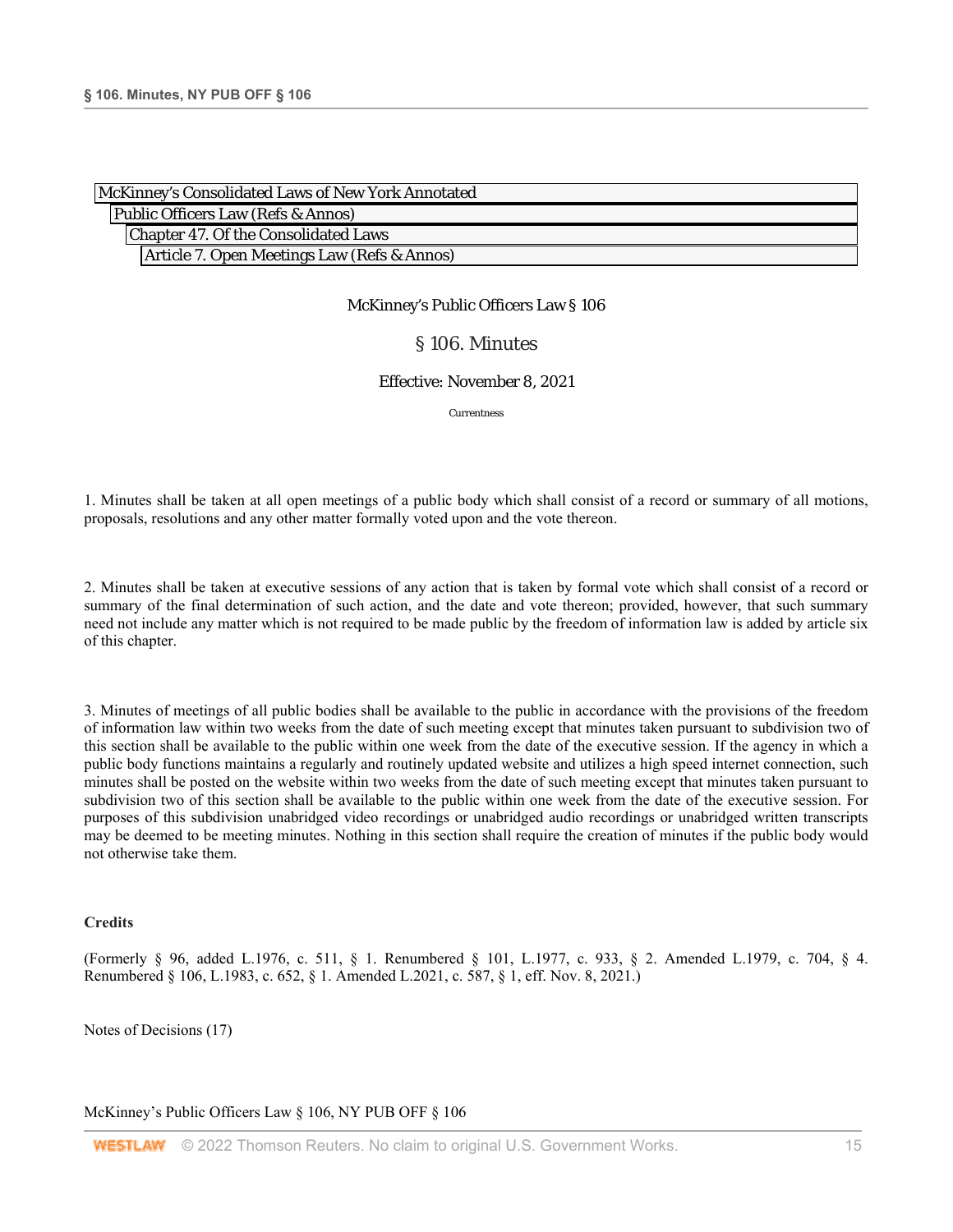## Current through L.2022, chapters 1 to 55, 57, 59 to 179. Some statute sections may be more current, see credits for details.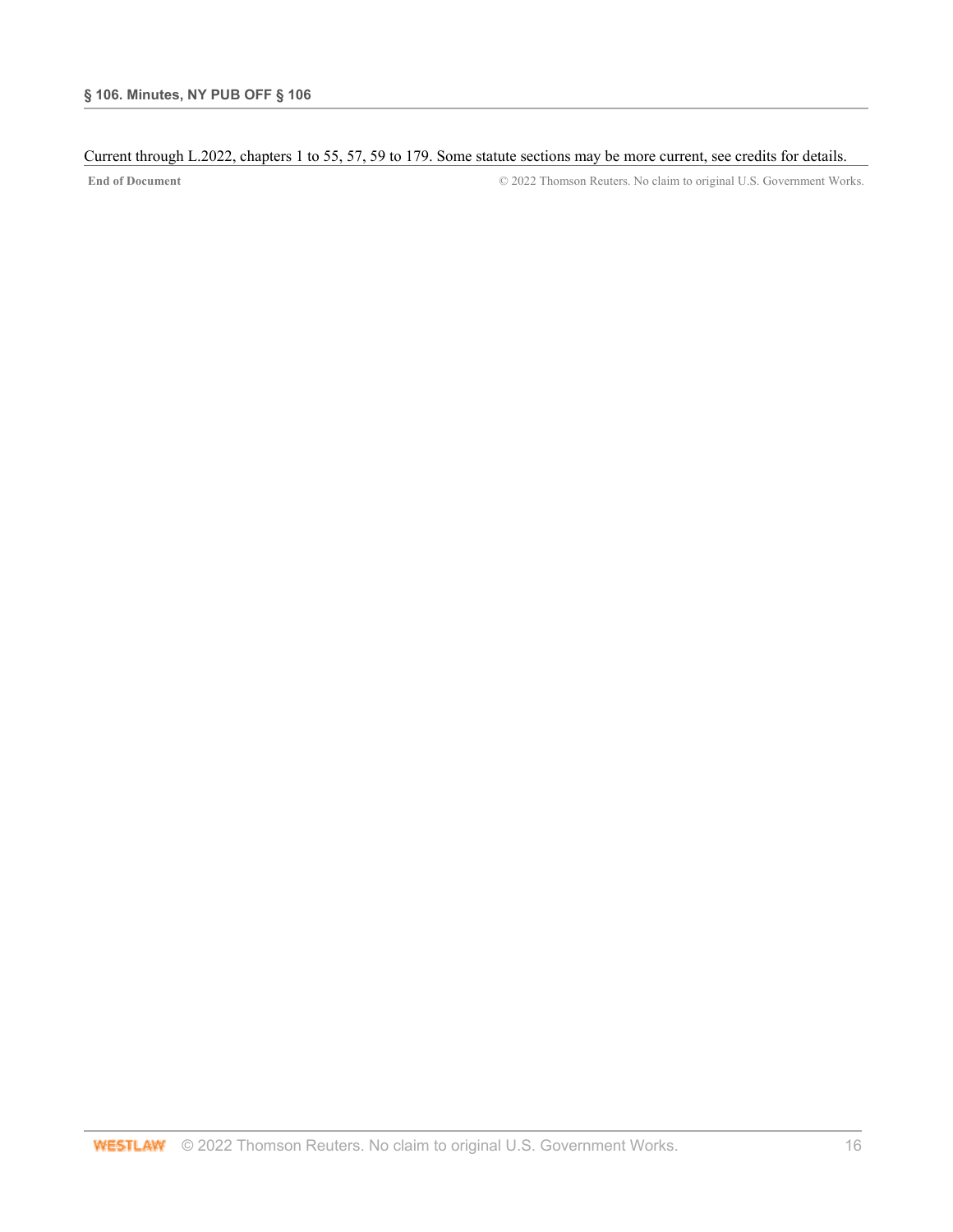| McKinney's Consolidated Laws of New York Annotated |
|----------------------------------------------------|
| Public Officers Law (Refs & Annos)                 |
| Chapter 47. Of the Consolidated Laws               |
| Article 7. Open Meetings Law (Refs & Annos)        |

## § 107. Enforcement

#### Effective: June 13, 2010

Currentness

1. Any aggrieved person shall have standing to enforce the provisions of this article against a public body by the commencement of a proceeding pursuant to article seventy-eight of the civil practice law and rules, or an action for declaratory judgment and injunctive relief. In any such action or proceeding, if a court determines that a public body failed to comply with this article, the court shall have the power, in its discretion, upon good cause shown, to declare that the public body violated this article and/or declare the action taken in relation to such violation void, in whole or in part, without prejudice to reconsideration in compliance with this article. If the court determines that a public body has violated this article, the court may require the members of the public body to participate in a training session concerning the obligations imposed by this article conducted by the staff of the committee on open government.

An unintentional failure to fully comply with the notice provisions required by this article shall not alone be grounds for invalidating any action taken at a meeting of a public body. The provisions of this article shall not affect the validity of the authorization, acquisition, execution or disposition of a bond issue or notes.

2. In any proceeding brought pursuant to this section, costs and reasonable attorney fees may be awarded by the court, in its discretion, to the successful party. If a court determines that a vote was taken in material violation of this article, or that substantial deliberations relating thereto occurred in private prior to such vote, the court shall award costs and reasonable attorney's fees to the successful petitioner, unless there was a reasonable basis for a public body to believe that a closed session could properly have been held.

3. The statute of limitations in an article seventy-eight proceeding with respect to an action taken at executive session shall commence to run from the date the minutes of such executive session have been made available to the public.

#### **Credits**

(Formerly § 97, added L.1976, c. 511, § 1. Renumbered § 102, L.1977, c. 933, § 2. Renumbered § 107, L.1983, c. 652, § 1. Amended L.2008, c. 397, § 1, eff. Aug. 5, 2008; L.2010, c. 44, § 1, eff. June 13, 2010.)

#### Notes of Decisions (94)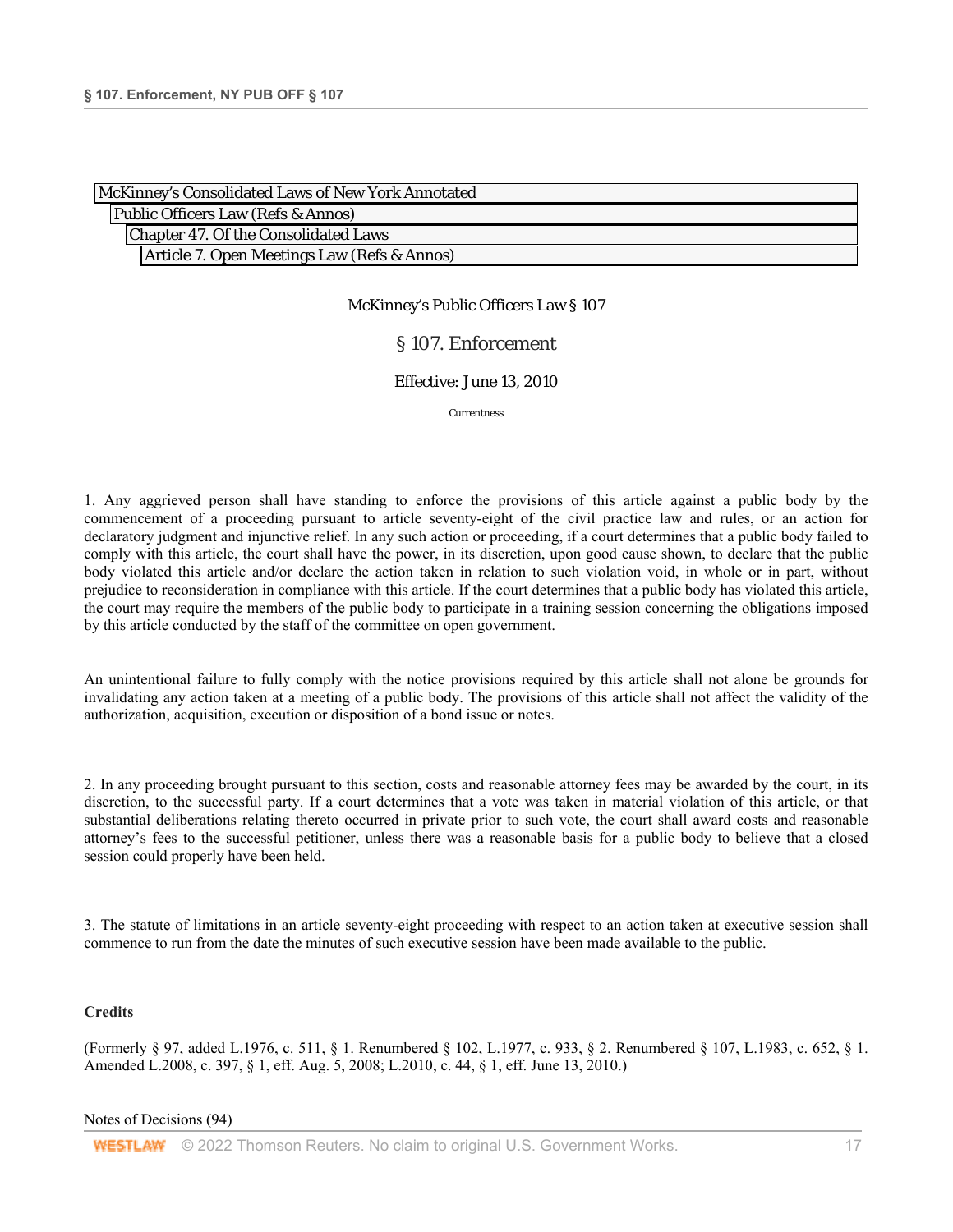## McKinney's Public Officers Law § 107, NY PUB OFF § 107 Current through L.2022, chapters 1 to 55, 57, 59 to 179. Some statute sections may be more current, see credits for details.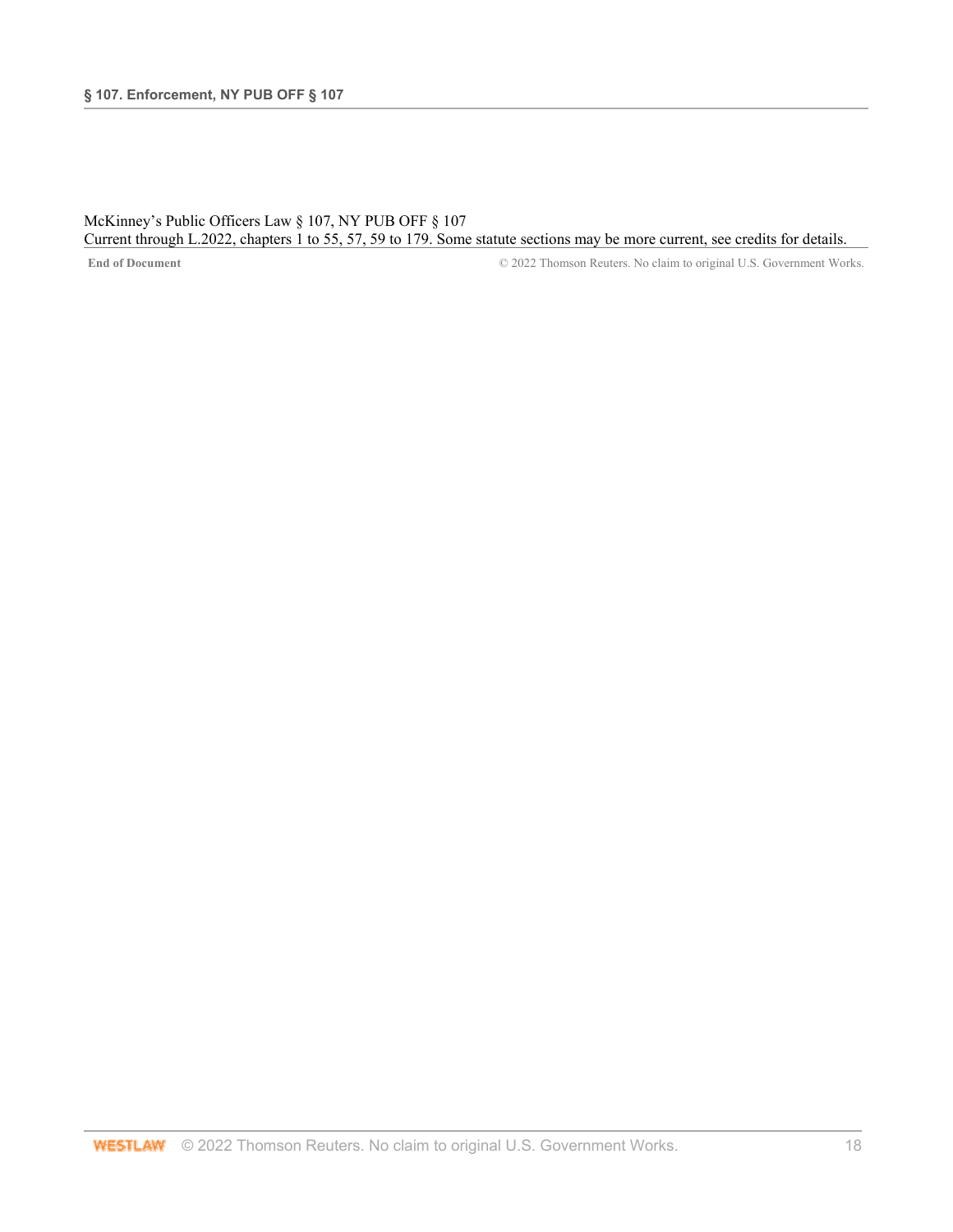| McKinney's Consolidated Laws of New York Annotated |  |
|----------------------------------------------------|--|
| Public Officers Law (Refs & Annos)                 |  |
| Chapter 47. Of the Consolidated Laws               |  |
| Article 7. Open Meetings Law (Refs & Annos)        |  |

## § 108. Exemptions

Currentness

Nothing contained in this article shall be construed as extending the provisions hereof to:

1. judicial or quasi-judicial proceedings, except proceedings of the public service commission and zoning boards of appeals;

2. a. deliberations of political committees, conferences and caucuses.

b. for purposes of this section, the deliberations of political committees, conferences and caucuses means a private meeting of members of the senate or assembly of the state of New York, or of the legislative body of a county, city, town or village, who are members or adherents of the same political party, without regard to (i) the subject matter under discussion, including discussions of public business, (ii) the majority or minority status of such political committees, conferences and caucuses or (iii) whether such political committees, conferences and caucuses invite staff or guests to participate in their deliberations; and

3. any matter made confidential by federal or state law.

#### **Credits**

(Formerly § 98, added L.1976, c. 511, § 1. Amended L.1977, c. 532, § 1. Renumbered § 103, L.1977, c. 933, § 2. Amended L.1983, c. 80, § 3. Renumbered § 108, L.1983, c. 652, § 1. Amended L.1985, c. 136, § 2.)

Notes of Decisions (40)

McKinney's Public Officers Law § 108, NY PUB OFF § 108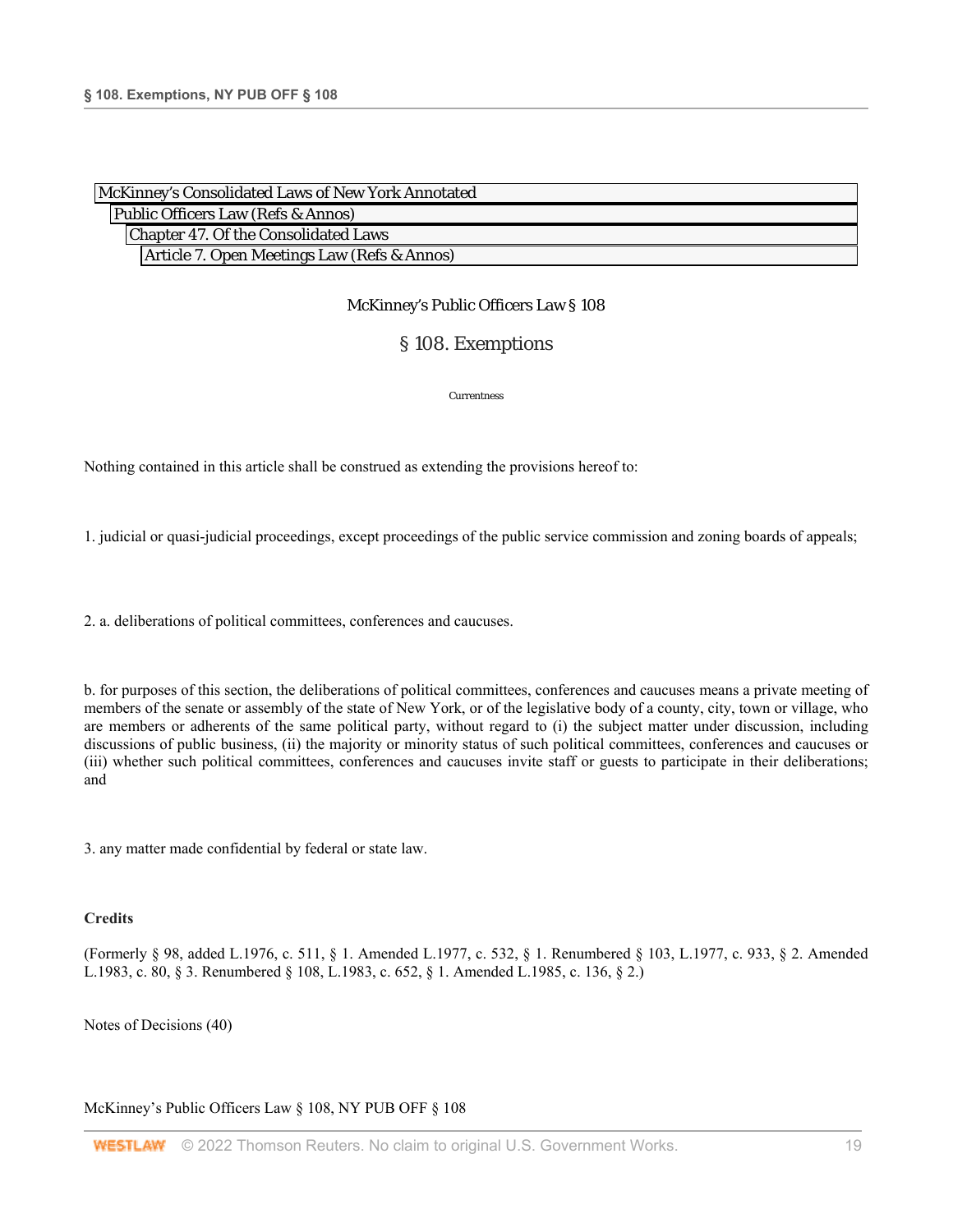## Current through L.2022, chapters 1 to 55, 57, 59 to 179. Some statute sections may be more current, see credits for details.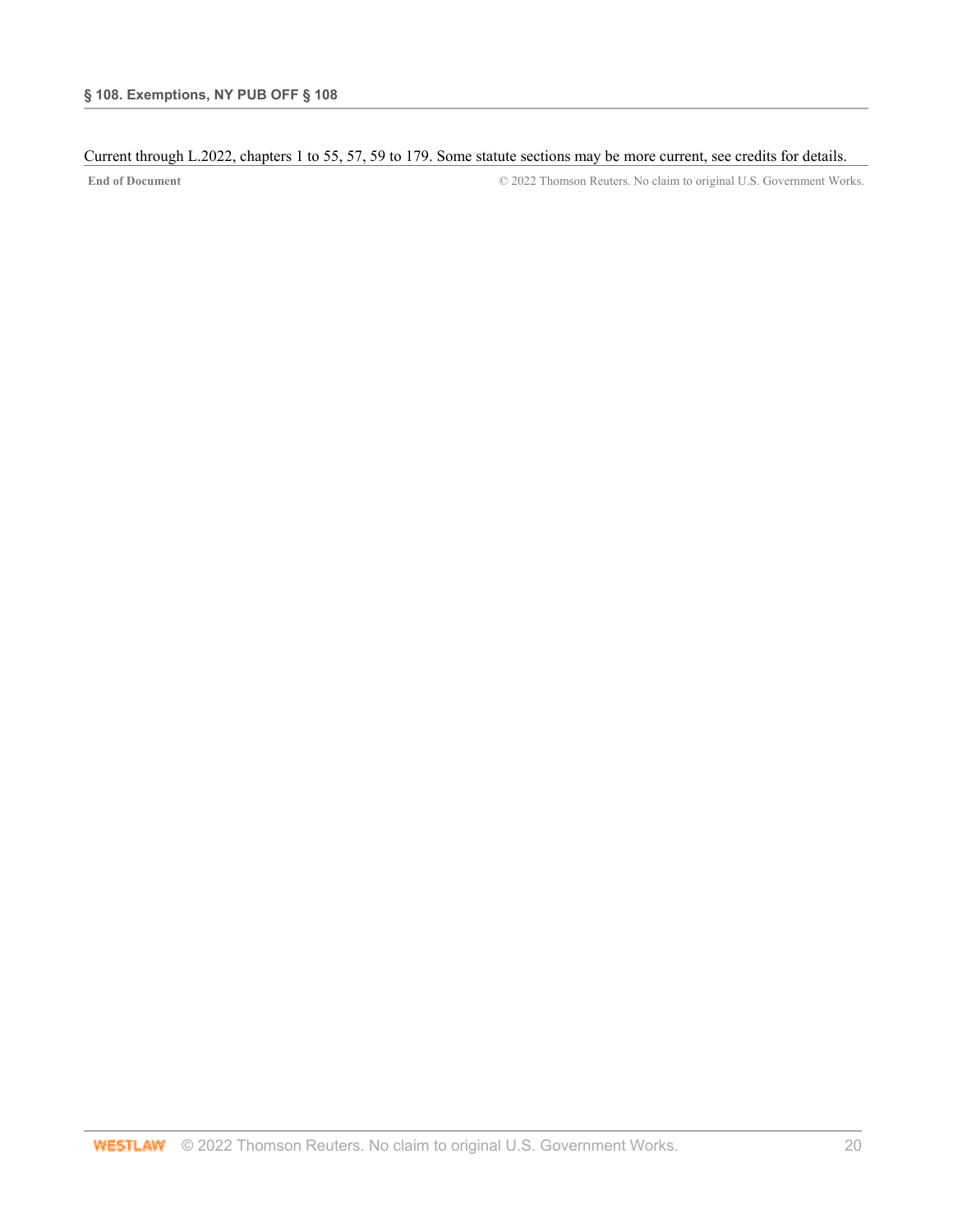| McKinney's Consolidated Laws of New York Annotated |  |
|----------------------------------------------------|--|
| Public Officers Law (Refs & Annos)                 |  |
| Chapter 47. Of the Consolidated Laws               |  |
| Article 7. Open Meetings Law (Refs & Annos)        |  |

## § 109. Committee on open government

Currentness

The committee on open government, created by paragraph (a) of subdivision one of section eighty-nine of this chapter, shall issue advisory opinions from time to time as, in its discretion, may be required to inform public bodies and persons of the interpretations of the provisions of the open meetings law.

## **Credits**

(Formerly § 99, added L.1976, c. 511, § 1. Renumbered § 104, L.1977, c. 933, § 2. Amended L.1979, c. 704, § 5; L.1983, c. 80, § 4. Renumbered § 109, L.1983, c. 652, § 1.)

Notes of Decisions (5)

McKinney's Public Officers Law § 109, NY PUB OFF § 109 Current through L.2022, chapters 1 to 55, 57, 59 to 179. Some statute sections may be more current, see credits for details.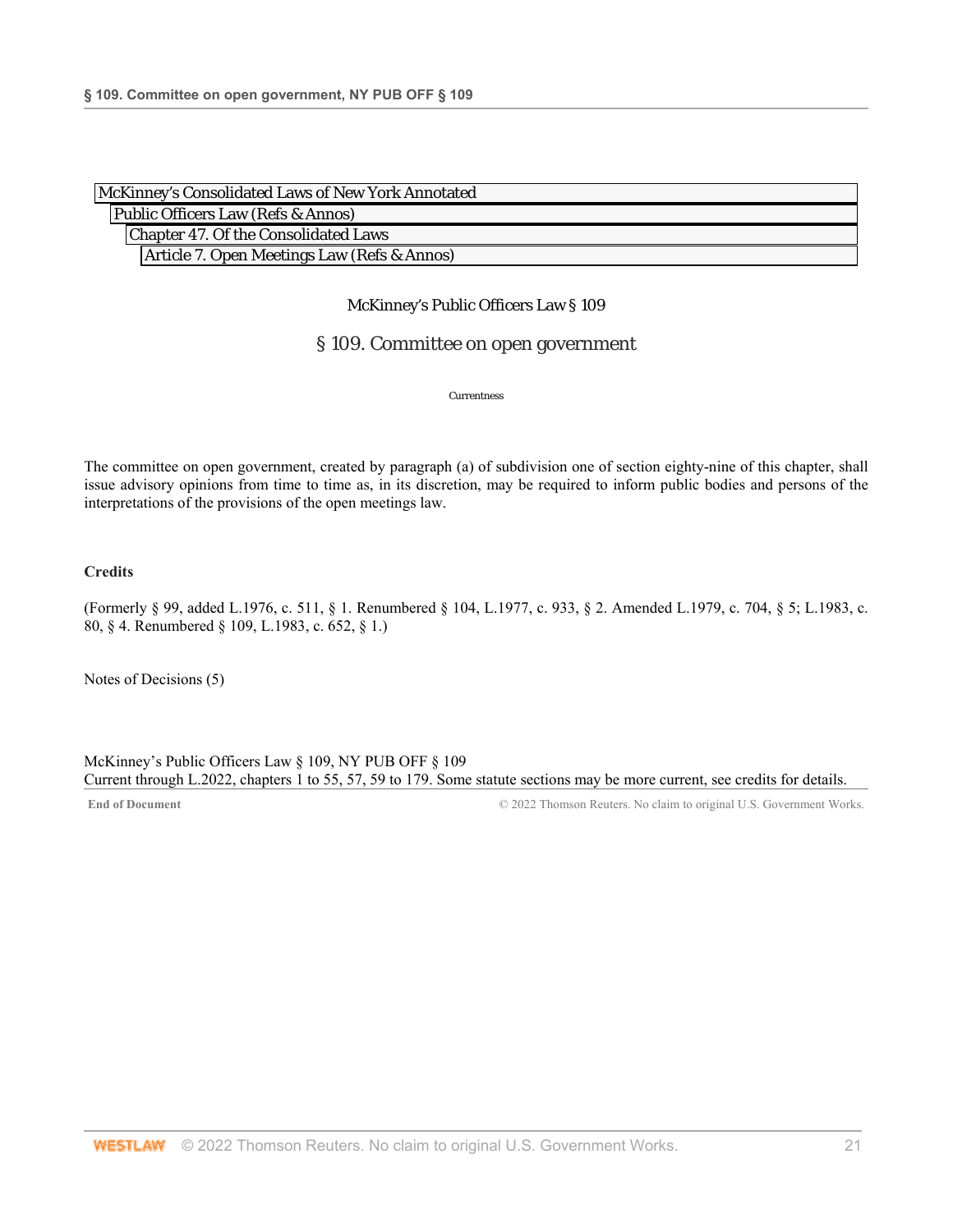| McKinney's Consolidated Laws of New York Annotated |  |
|----------------------------------------------------|--|
| Public Officers Law (Refs & Annos)                 |  |
| Chapter 47. Of the Consolidated Laws               |  |
| Article 7. Open Meetings Law (Refs & Annos)        |  |

## § 110. Construction with other laws

Currentness

1. Any provision of a charter, administrative code, local law, ordinance, or rule or regulation affecting a public body which is more restrictive with respect to public access than this article shall be deemed superseded hereby to the extent that such provision is more restrictive than this article.

2. Any provision of general, special or local law or charter, administrative code, ordinance, or rule or regulation less restrictive with respect to public access than this article shall not be deemed superseded hereby.

3. Notwithstanding any provision of this article to the contrary, a public body may adopt provisions less restrictive with respect to public access than this article.

## **Credits**

(Formerly § 100, added L.1976, c. 511, § 1. Renumbered § 105, L.1977, c. 933, § 2. Renumbered § 110, L.1983, c. 652, § 1.)

Notes of Decisions (1)

McKinney's Public Officers Law § 110, NY PUB OFF § 110 Current through L.2022, chapters 1 to 55, 57, 59 to 179. Some statute sections may be more current, see credits for details.